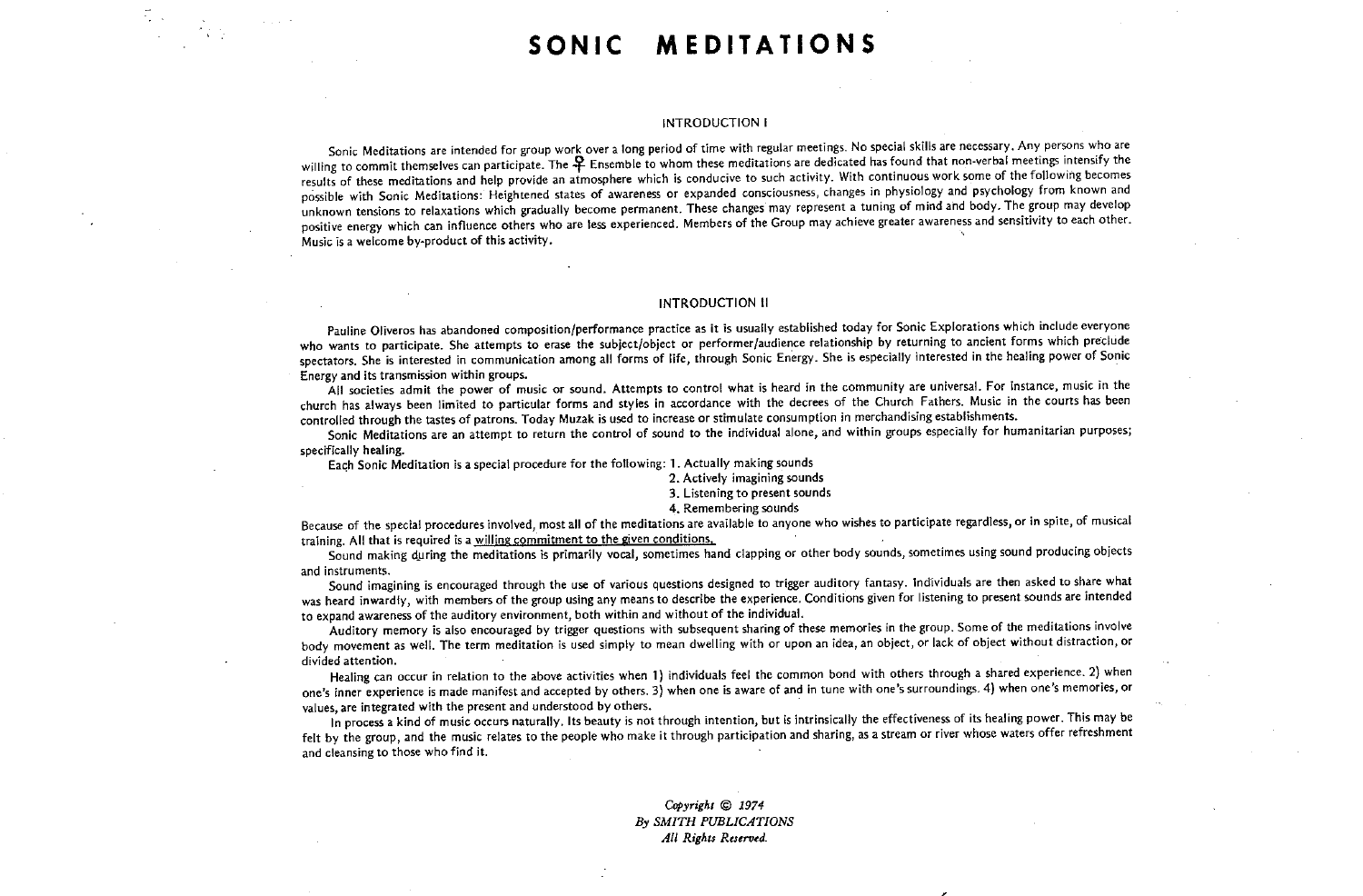#### Teach Yourself to Fly

*Any number* of *persons sit in a circle facing the center. Illuminate the space with dim blue light. Begin by simply observing your own breathing, Always be an observer. Gradually allow your breathing* to *become audible, Then gradually Introduce your voice. Allow your vocal cords to vibrate In any mode which occurs naturally, Allow the intensity to Increase very slowly. Continue as long as possible naturally, and until all others are quiet, always observing your own breath cycle.*

*Variation: Translate voice to an instrument.*

#### $-11-$

Search for a natural or artificial canyon, forest or deserted municipal quad. Perform Teach Yourself to Fly in this space.

After the tuning exercise the musicians distribute themselves throughout the space among the audience members and utilize the following instructions:

*Ploy only long sustained tones Play only when you are actually hearing a Pitch, or pitches, mentally*

*Af* you are sending, try to visualize the person to whom you are sending. If you are receiving, *listen for the sound and visualize the sender. The quality and dynamics of the tones you play may be influenced by your feelings, emotional or body sensations, or even impressions of* ray be minumed by factor the audience members. Continue until it seems "time" to stop<br>colors, which might come from the audience members. Continue until it seems "time" to stop

To the observers: Ity mentally to influence the musicialis by wishing ion one of the following elements: (the musicians are instructed to play only long sustained tones)

- *A, Focus mentally on a specific pitch. If you are sending, visualize the musician to matches* vours. Also visualize the musician.
- *Focus mentally on stopping or starting a sound at a particular time.*
- *B, Focus mentally on stopping or starting a sound at a particular time.*
- $D.$  *Focus mentally* on the quality of the tone.
- D. Focus mentury on the quality of the cone.<br>E. Focus mentally on an emotional character for the tone

This meditation is best done in very low illumination, or with eyes closed.

#### $-111-$

#### Pacific Tell

*Find your place In a darkened indoor space or a deserted out-of-doors area, Mentally form a sound image .. Assume that the magnitude* of *your concentration on, or the vividness* of *this sound image will cause one or more* of *the group to receive this sound image by telepathic transmIssion. Visualize the person to whom you are sending. Rest after your attempted telepathic transmission by becoming mentally blank. When or If a sound image different from your own forms in your mind, assume that you are receiving from some one else, then make that sound image audible. Rest again by becoming mentally blonk or return to your own mental sound Image, Continue as long as possible or until 011others are quiet.*

#### Telepathic Improvisation

*To the musicians with varied or like instruments:*

To the musicians with varied or like instruments:<br>Tuning – each musician in turn sits or stands in front of the audience for a few minutes *her instrument, The audience is instructed to close eyes and attempt to visualize the musician, then send a sound to the musician by hearing it mentally. The musician waits until he or she then* send a sound to the musician by hearing it mentally. The musician waits until he or she *receives an impression of a sound mentally, then he or she produces the sound. Members of* the audience who have successfully "hit the target" raise their hands as feedback to the musician.

 $-IV-$ 

*Divide into two or more groups, Each group must have a tape recorder and be sound isolated from the other groups. The distance might be small or great, i.e., thousands* of *miles or light years, Each group then performs* Pacific Tell *or* Telepathic Improvisation, *attempting inter group or interstellar telepathic transmission. A specific time period may be pre-arranged. Each group tape records its own sounds during the telepathic transmission period for later comparison.*

*Variation: Instead* of *working in groups each participant works as an isolated soloist.*

 $-V-$ 

#### Native

Take a walk at night. Walk so silently that the bottoms of your feet become ears.

# *Copyright* © 1974 *By SMITH PUBLICATIONS All Rights Reserved.*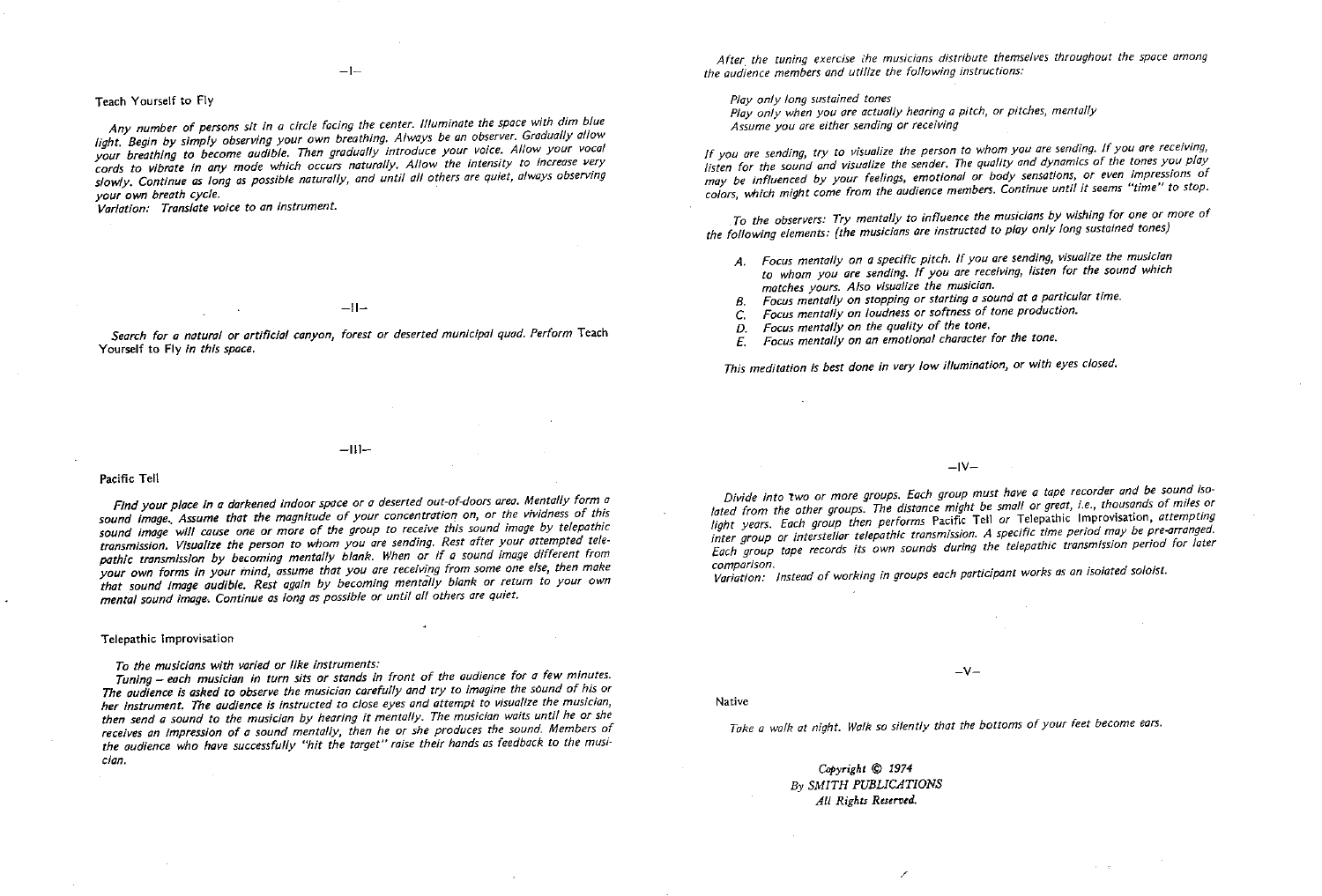#### Sonic Rorschach

*With a white or random noise generator, flood a darkened room with white noise for thirty minutes or much longer. The band width of the white noise should be as broad as the limits of the audio range. A pre·recorded tape or a mechanical source such as an air compressor may be substituted for the generator, if necessary or desired. All participants should be comfortably seated or lying down for the duration* of *the meditation. Half way through, introduce one brilliant flash* of *light or one loud, short pulse. The high intensity flash source could be a* photo lamp flash or one pulse of a strobe light. If a sound pulse is substituted for the light *flash, it must necessarily be* of *higher amplitude than the white noise.*

- *Variations: oj Find a natural source of white noise such as a waterfall or the ocean and go there for this meditation.*
	- *b) If the white noise generator is flat, equalize until the source is apparently flat for the human ear.*
	- c) *Do this meditation with a different band width represented in subse· quent meditations such as one octave at 5k to 10khz.*

# Have you ever heard the sound of an iceberg melting?

*Begin this meditation with the greeting meditation* (IX). *At the designated time for oil per· sons to be present, begin on eight to fifteen minute imperceptible dimming of the house lights down* to *as dark as possible. When the lights are about halfway down begin the flood of white noise at the threshold of audibility. Slowly make an Imperceptible Crescendo to a pre-determined sound level, safe for human ears. Approximately twenty minutes later introduce one bn'/Iiaht light flash. After an hour from the beginning has Passed, begin projections on the walls of colorful mandalas, patterns resembling the aurora borealis, or simpfy colors of the spectrum. The light intensity of these projections should be no greater than the threshold of visibility or Just noticeable. These may continue for approximately thirty minutes. Thirty minutes before the white noise ends the space should be illuminated by white light slowly over about eight minutes from the threshold of visibility to as brilliant as possible. The brilliance must exceed normal house lighting and approach the intensity of daylight. The end of the light and sound should be sudden and synchronous. Darkness and silence should be mointained for ten minutes or more, then illuminate the space with dim blue light for continued meditation in silence and "finally exit of the participants. The duration of this meditation is approximately two to four hours or more. All adjustments* of *light and sound intensity should be pre-set and preferably voltage controlled\_ in order that all present may participate in the meditation, and that activities extraneous to meditation may be avoided. Participants must be comfortable, either sitting or lying down.*

*Variation: if multiple speakers are used for the production* of *white noise, one or two persons per speaker could perform meditation movements such as tai chi in front of the speakers at a distance* of *two to four feet thus creating sound shadows. The sound shadows could gradually be complemented by visible shadows activated by just noticeable light sources. The duration of this part* of *the meditation could be approximately thirty to forty minutes and succeed or overlap the just noticeable projected images.*

 $-VII-$ 

Removing the Demon or Getting Your Rocks Off.

Sit in a circle with persons facing in and out alternately. If the number in the group is odd,<br>seat the left over person in the center. Each person except the center person has a pair of *resonant rocks. Begin the meditation by establishing mentally a tempo as slow as possible. Fach person begins independently to strike the rocks together full force maintaining the imagined tempo. When enough energy is present, shout a pre-meditated word. Once selected the i word remains the same. The shout is free of the established tempo. and may occur one or more times during the meditation. The center person is without rocks and selects a word.* phrase or sentence to say or intone repeatedly either silently or audibly for the duration of *the meditation.*

*Variations: a) Persons without rocks may surround the circle and follow the some in-*

- *b)* Persons may repeat mentally, or actually, one body movement as slow*b) Persons may repeat mentally, or actually, one body movement as slowly as possible .. One body movement may be simple or very complicated* as long as it is continuous and can be repeated exactly as a cycle. Kineth<br>participants could include the shout or the repeated word, phrase o *sentence.*
- c) Do this meditation in an outdoor environment, move slowly away hold<br>the circle. Move anywhere in the environment but keep in audible cor *tact with at least one other person. Gradually return to the beginning circle.*

 $-VIII -$ 

#### Environmental Diaiogue

*Each person finds a place to be, either near to or distant from the others, either indoors- or out-of-doors. Begin the meditation by observing your own breathing. As you become aware* of *sounds from the environment, gradually begin to reinforce the pitch* of *the sound source. Reinforce either vocally, mentally or with an instrument. If you lose touch with the source, wait quietly for another. Reinforce means to strengthen or sustain. If the pitch of the sound source is out* of *your range, then reinforce it mentally.*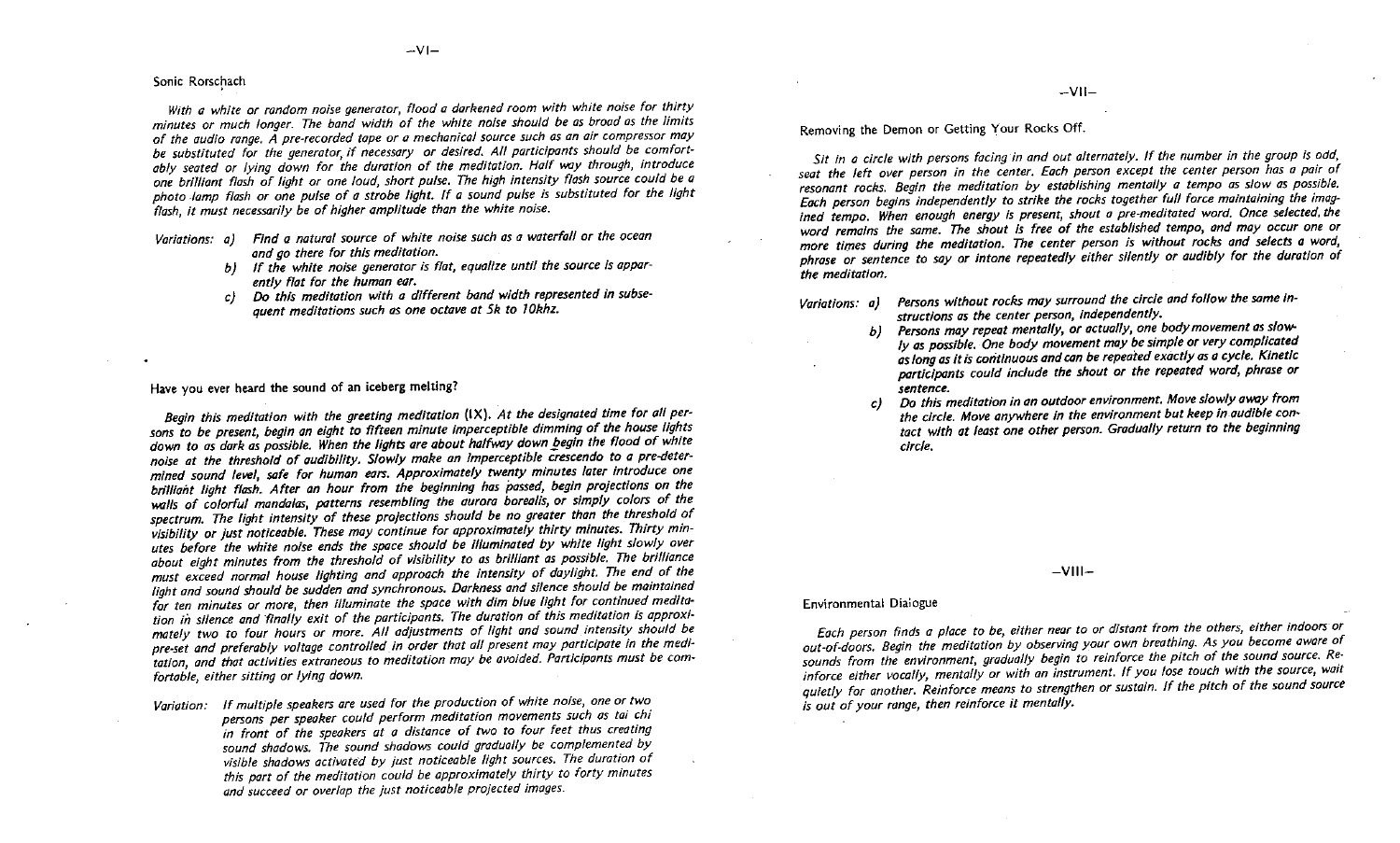# ENVIRONMENTAL DIALOGUE FOR THE NEW HAMPSHIRE FESTIVAL ORCHESTRA To Mary and Tom Nee

*On Lake Winnepausaukee at sunup or sundown, players* of *the orchestra are dispersed heterogeneously in smalJ groups in boots all over the lake. Players begin by observing your own breathing. As you become aware* of *sounds in the environment, gradually begin to reinforce the pitch* of *the sound source or its resonance. If you become louder than the source, diminuendo until you can hear it again. If the source disappears listen quietly for another. If the source is intermlttant your pitch reinforcement may be continuous until the source stops. Aural awareness of the source is necessary at ail times even though your reinforcement may be momentarily louder. Reinforcement is distinctly different than imitation. Only strengthen or sustain pitch. Allow the boats to drift unless gUidance past obstacles or away from shore becomes necessary.*

#### The Flaming Indian For Gerald Shapiro and Margot Blum

*Tope record a selected environment alone or with a group. Place the microphone carefully in one locotion. Do the environmental dialogue mentally while you are recording. Reinforce everything you hear mentally. When the meditation is complete, make a translation of the environmental dialogue in the follOWing way: Reinforce the pitches of the recorded sounds with vocal, instrumental, electronic oro combination* of *these sources. The resulting translation may exist in one or more channels as the translated sounds only or a combination of the translation and originol dialogue. A new dialogue is then performed in the same or a different environment with the recorded translation ond a soloist or a group, either vocal, instrumental or electronic or any combinotion. The Jive dialogue should include the sounds* of *the live environment as well as the recorded tronslation.*

 $-X-$ 

*Sit in a circfe with your eyes closed. Begin by observing your own breathing. Gradually form a* the pitch that person is singing. Change your mental image to another person and repeat until you have contacted every person in the circle one or more times.

 $-XI-$ 

# **Bowl Gong**

Sit in a circle with a Japanese bowl gong in the center. One person, when ready to begin, hands<br>the striker to someone else in the circle. That person strikes the gong. Each person maintains the *the to there <i>to to there is inclusively <i>to the image is lost, then the person who has lost it, hands person the maintains the maintains the maintains i.e.* pitch mentally for as long as possible. If the linge is lost, then the person who has lost it, hall<br>the striker to someone else in the circle. This person again activates the gong in order to rene *the mental pitch image. Continue as long as possible.*

 $-1X-$ 

#### The Greeting

Informed persons should begin the greeting at least half-an-hour or more before a scheduled meeting or program.

*After you are seated and comfortable, allow a tone to come into mind. Keep* After you are seated and comfortable, allow a folle to come into timia. Recip<br>returning your attention to this same tone. Everytime a person or persons enter th *space, greet them by singing the tone, as you were greeted when you entered this space. Continue this meditation until all are present.* 

#### One Word

*Choose one word. Dwell silently on this word When you are ready, explore every sound in this work extremely slowly, repeatedly. Gradually, imperceptibly bring the word up to normal speed,* then continue until you are repeating the word as fast as possible. Continue at top speed until "it *stops, "*

**Detta** 

 $-XII-$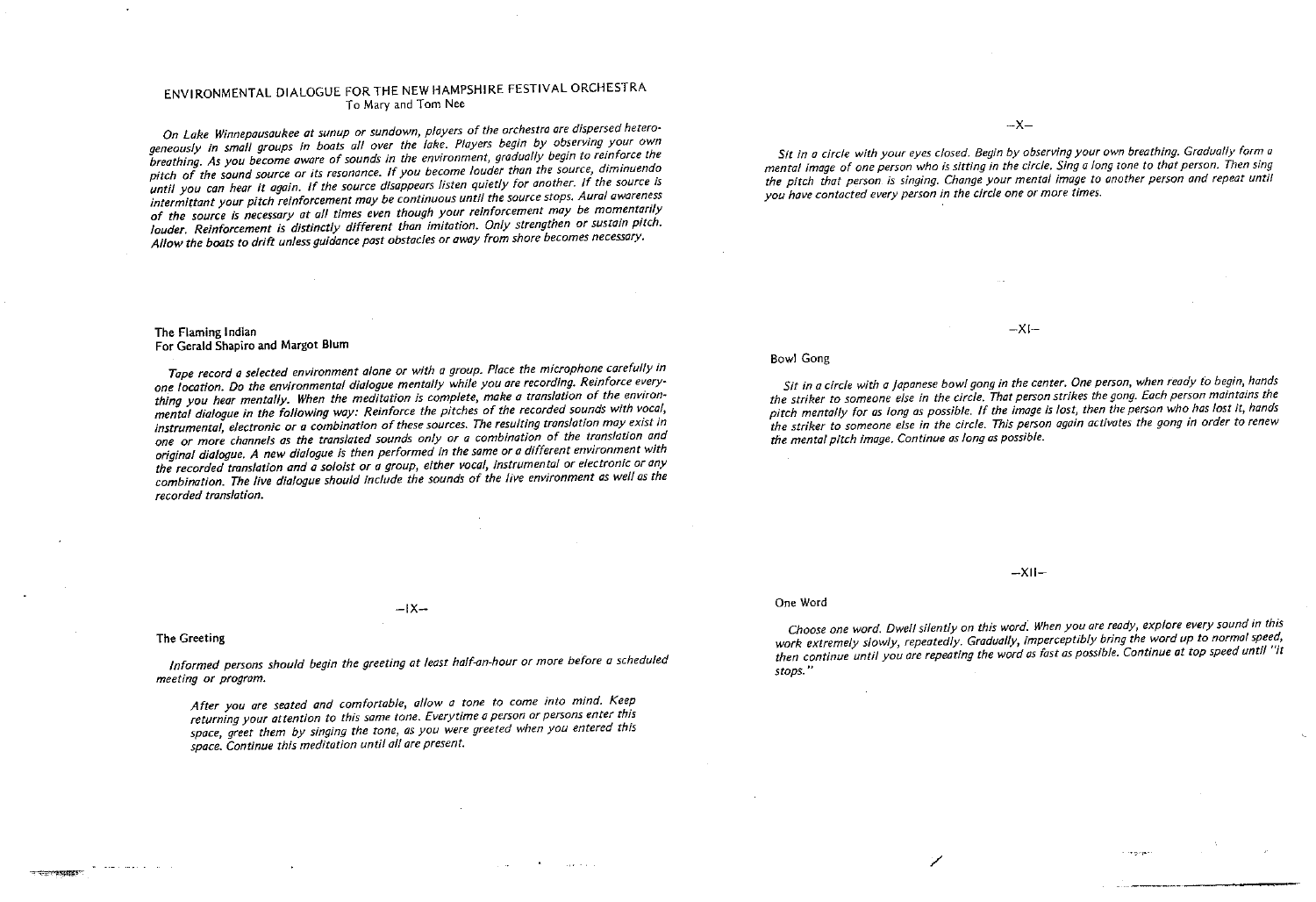# **SONIC MEDITATIONS** XII - **XXV**

All of these Sonic Meditations are intended to begin with observation of the breath cycle.

PAULINE OLIVEROS